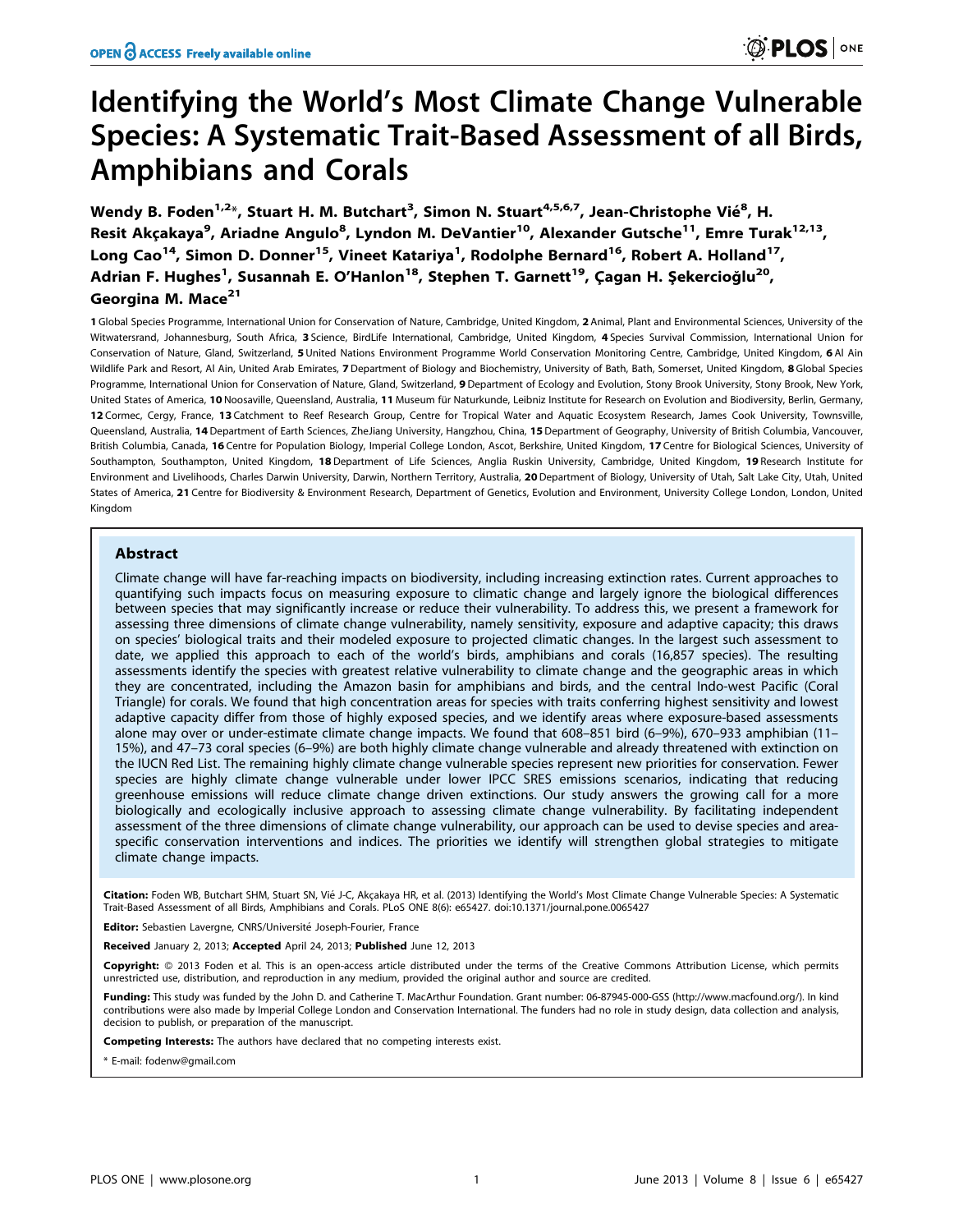## Introduction

Vertebrate extinction rates are currently estimated to be 10–100 times greater than background [1], largely due to the effects of habitat loss, over-exploitation and invasive species [2,3]. However, anthropogenic climate change is becoming a significant new threat [4–7]. Based on regional studies, the Intergovernmental Panel on Climate Change (IPCC) estimated that 20–30% of the world's species are likely to be at increasingly high risk of extinction from climate change impacts within this century if global mean temperatures exceed  $2-3$ °C above pre-industrial levels [6], while Thomas et al. [5] predicted that 15–37% of species could be 'committed to extinction' due to climate change by 2050. These high rates of potential local and global extinction have stimulated urgent calls for proactive conservation planning [8] and there is a pressing need to identify the most climate change vulnerable species, habitats and regions.

Until now, the IPCC and Thomas *et al.* studies have been the only global-scale assessments of potential climate change impacts on species that cover multiple taxonomic groups. These and most other similar large-scale assessments are based primarily on species distribution (bioclimatic envelope) models, which use correlations between species' observed distributions and climate variables to predict their distributions and hence their extinction risk under future climate scenarios [9–11]. Such models focus on changes in the distribution or extent of species' 'climate space', but the broad range of climate-change-related stresses that affect population ecology and physiology and that may have consequences at ecosystem and community levels [12] are not fully reflected. A growing number of studies show that observed climate-changeinduced stresses are mediated by species' biological traits [13,14]. Incorporating species' physiological, ecological and evolutionary characteristics, in conjunction with their predicted climate change exposure, will therefore facilitate more accurate identification of the species most at risk from climate change [15–17].

We developed a framework for identifying the species most vulnerable to extinction from a range of climate change induced stresses. The framework guides users to independently measure three dimensions of climate change vulnerability, namely sensitivity (the lack of potential for a species to persist in situ), exposure (the extent to which each species' physical environment will change) and low adaptive capacity (a species' inability to avoid the negative impacts of climate change through dispersal and/or microevolutionary change). The three dimensions can then be used to allocate species to one of four classes of climate change vulnerability, each with different implications for conservation (Figure 1). Species are considered to be highly climate change vulnerable if they qualify as highly sensitive, highly exposed and of lowest adaptive capacity.

In order to identify the biological traits associated with species' climate change vulnerability, we held two workshops and undertook a range of consultations with over 30 experts whose collective experience in extinction risk assessment spans a broad range of taxonomic groups, ecosystems and regions. Combined with an extensive literature survey, this process identified more than 90 biological, ecological, physiological and environmental traits likely to influence climate change sensitivity and adaptive capacity in different major taxa. We consolidated these into 'trait sets', including five for sensitivity and two for adaptive capacity. Trait sets associated with heightened sensitivity were (a) habitat and/or microhabitat specialization, (b) narrow environmental tolerances, (c) the potential for disruption of both environmental triggers and (d) interspecific interactions, and (e) rarity. Low adaptive capacity trait sets included (f) poor dispersal potential due to low inherent dispersal ability and/or extrinsic barriers to dispersal, and (g) poor micro-evolutionary potential due to low genetic diversity, long generation lengths and/or low reproductive output (Table 1; Methods and Materials; Supporting Methods in Supporting Information S1). Exposure may be estimated by examining the magnitude of projected climatic changes across a species' distribution, considering parameters relevant to each species group (e.g., changes in temperature, precipitation, sea level and/or hydrological regimes).

Using this framework, we assessed the climate change vulnerability of each of the world's birds (9,856 species), amphibians (6,204 species) and warm-water reef-building corals (797 species). These taxonomic groups were selected as they are relatively wellstudied and include species from terrestrial, freshwater and marine biomes. Gathering trait data involved extensive literature surveys, data compilation and expert consultation. The taxon-specific traits selected under each trait set are shown in Tables S1, S2, S3. Exposure assessments were based on projected changes in temperature and precipitation (considering both means and variability) for birds and amphibians, and in bleaching frequency and ocean acidification for corals (Methods and Materials; Supporting Methods in Supporting Information S1). Sea level rise was also considered for terrestrial species.

The resulting combinations of ordinal and categorical data posed challenges for assigning the thresholds needed to distinguish relatively high versus low climate change vulnerability (discussed in Methods and Materials and Supporting Discussion in Supporting Information S1). For the many cases where no empirical basis for selecting trait thresholds existed, we set expert-informed thresholds where possible, and for the remainder of traits, classified the worst impacted 25% of species as of highest vulnerability. As result, our findings assess relative rather than absolute vulnerability to climate change. They therefore indicate which species are likely to be at greatest risk of climate change driven extinction, but cannot be used to infer how many species will be impacted, nor to compare vulnerability between taxonomic groups.

## Results

We identified the 2,323–4,890 bird species (24–50%), 1,368– 2,740 amphibian species  $(22-44\%)$ , and  $121-253$  coral species (15–32%) that are most vulnerable to climate change (see Table 2; Appendices A, B and C in Supporting Information S1 for results by species; Tables S4, S5, S6, S7 for results by family; Tables S1, S2, S3 for results by trait; lower and upper estimates derived from optimistic and pessimistic assumptions for missing trait data). Although sensitivity, exposure and low adaptive capacity were not completely independent of each other (Figure S1), certain regions contain disproportionate numbers of species qualifying under these vulnerability dimensions (Figures S2, S3, S4, S5).

To explore the relationship between climate change vulnerability conferred by biological traits vs. exposure, we present bivariate plots (Figure 2) which highlight areas with greatest concentrations of (i) species that have traits conferring high sensitivity and low adaptive capacity but that are not highly exposed (in blue), (ii) highly exposed species that lack high sensitivity and low adaptability traits (in yellow), and (iii) species that are highly exposed, highly sensitive and have low adaptive capacity (i.e., those of highest climate change vulnerability overall; in maroon). Since both the total numbers of such species in a region and their proportion relative to all species occurring there provide important information for priority-setting and policy, we include both in the results. Areas containing the greatest numbers of highly climate change vulnerable birds, amphibians and corals are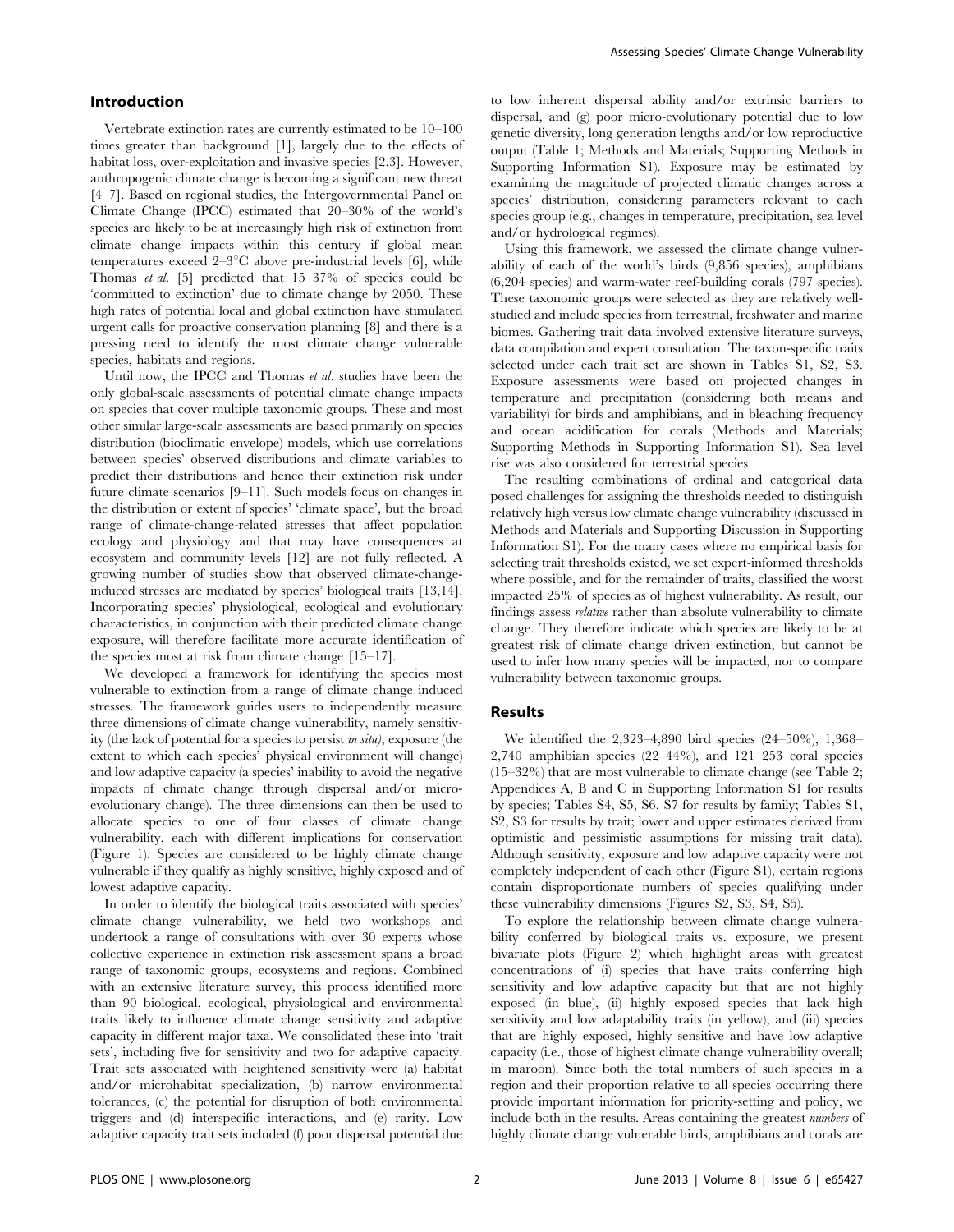

Figure 1. Framework to assess the impacts of climate change on species. Combinations of the three dimensions of climate change vulnerability, namely sensitivity, exposure and low adaptive capacity describe four distinct classes of climate change vulnerable species, each with particular implications for conservation prioritisation and strategic planning. Species that are 'highly climate change vulnerable' (1), being sensitive, exposed and of low adaptive capacity, are of greatest concern. They are the first priority for monitoring responses to climate change and for assessment of the interventions needed to support them. 'Potential adapters' (2) are sensitive and exposed (but high adaptive capacity) species that may be able to mitigate negative climate change impacts by dispersal or microevolution, although close monitoring is needed to verify this. 'Potential persisters' (3) have low adaptive capacity and are exposed (but are not sensitive) so may be able to withstand climate change in situ by themselves, but again, monitoring is needed to ensure that the assumptions about insensitivity are realized in practice. Finally, species of 'high latent risk' (4) have low adaptive capacity and are sensitive (but are not exposed). Although not of immediate concern if climate change projections and emissions scenarios are accurate, they could become climate change vulnerable if exposed beyond selected time frames (e.g., 2050). doi:10.1371/journal.pone.0065427.g001

indicated by the maroon areas in Figure 2A, C and E respectively, while this colour in B, D and F highlights regions with the greatest proportions of species that are highly climate change vulnerable.

The Amazon emerges as a region of high climate change vulnerability for both birds and amphibians, due to the large overall numbers and proportions of such species occurring there (Figure 2A–D). For birds, large numbers of highly climate change vulnerable species are also found in Mesoamerica, central Eurasia, the Congo basin, the Himalayas and Sundaland (Malaysia, Indonesia and southern Thailand) (Figure 2A). Large proportions of highly climate change vulnerable bird species also occur in these areas, as well as in north-eastern North America, Greenland and Iceland, the southern oceans and northern Africa (Figure 2B). For amphibians, in addition to the Amazon, high proportions of highly climate change vulnerable species occur in Mesoamerica, the northern Andes, North Africa, eastern Russia to Mongolia, the Himalayas and the western Arabian Peninsula (Figure 2D). Highly climate change vulnerable corals are concentrated in the Coral Triangle, Sumatra and Java (Figure 2E). The proportion of coral species that are of highest climate change vulnerability shows no strong spatial patterns (i.e., no markedly maroon areas), although there is a slight concentration of such species in the Caribbean (Figure 2F). (See Tables S8–S9 for a full description of the maroon areas highlighted in Figure 2).

Regions where species' relatively low sensitivity and/or higher adaptive capacity may help them to avoid or adjust to climate change impacts, and hence where assessments based on climate change exposure alone may over-estimate extinction risk, are highlighted in yellow in Figure 2. Considering total numbers of species, such regions include southern Asia and western North America for birds and amphibians, the Sahel for birds, and parts of Europe for amphibians (Figure 2A and C). For corals, no such areas emerged (Figure 2 E) (see Tables S8–S9 for a full description of the yellow areas highlighted in all parts of Figure 2). Of those species assessed as highly exposed, we found that 1,844–2,597 bird

species (28–53%), 822–1,988 amphibian species (23–59%), and 109–150 coral species (30–55%) do not have the high sensitivity and low adaptability traits that, in combination, would otherwise render them highly climate change vulnerable; these species are therefore 'potential adapters' and/or 'potential persisters'.

Concentrations of highly sensitive species with low adaptive capacity that are not facing high exposure to climate change (i.e., high latent risk species) are indicated by blue areas in Figure 2. Although probably not currently at high risk, these species should be monitored since they could rapidly become so should their climates change more than predicted or if timeframes beyond those considered for this component of the assessment (i.e., 2050) are considered. The highest numbers of such species for both birds and amphibians are found in the Congo basin, eastern North and South America, southern Africa and Australia, with additional high concentration areas for birds in northern North America, oceans south of 30°S, northern Eurasia and New Guinea (Figure 2A and C). For corals, highest concentrations are found in the Indian Ocean, Red Sea, Australia and Pacific Ocean (Figure 2E; see Tables S8–S9 for a full description of the areas highlighted in blue in all components of Figure 2).

We compared species' climate change vulnerability with their current extinction risk category on the IUCN Red List of Threatened Species [18,19]. Habitat loss, overexploitation and invasive alien species are currently the dominant stressors to Red Listed species [3], and although climate change was specified as a threat for several species, at the time of this study, none was listed as threatened solely due to climate change. We found that 608– 851 birds (6–9%), 670–933 amphibians (11–15%), and 47–73 coral species (6–9%) are both highly climate change vulnerable and already listed as threatened on the IUCN Red List. These threatened species represent 17–26%, 34–49%, and 30–39% of all climate change vulnerable birds, amphibians and corals respectively. Climate change vulnerable species are significantly more threatened than the average for all taxonomic groups, except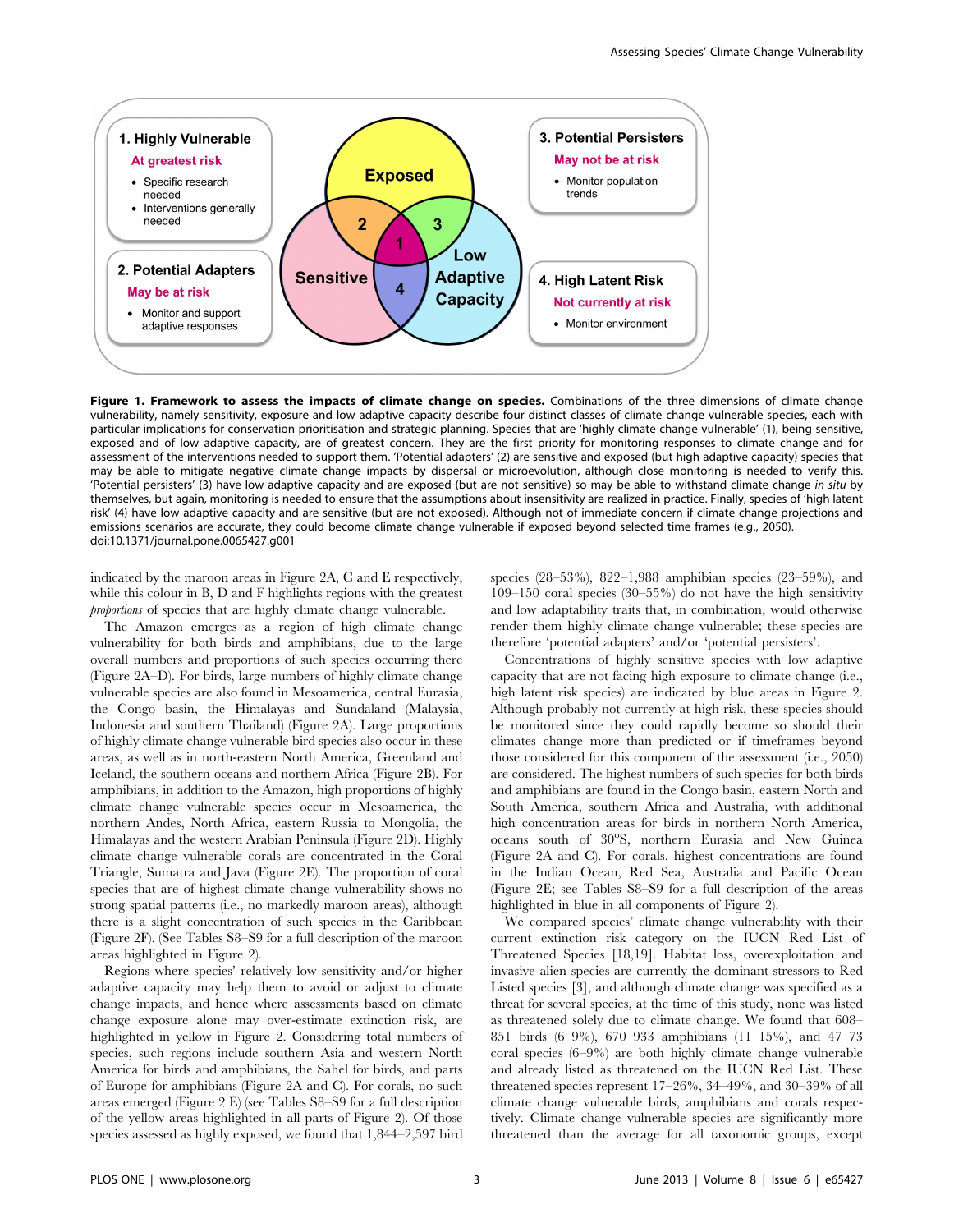## Table 1. Trait sets associated with species' heightened sensitivity and low adaptive capacity to climate change.

#### **SENSITIVITY**

## a. Specialised habitat and/or microhabitat requirements

As climate change-driven environmental changes unfold, species that are less tightly coupled to specific conditions and requirements are likely to be more resilient because they will have a wider range of habitat and microhabitat options available to them. Sensitivity is further increased for species with several life stages, each requiring different habitats or microhabitats (e.g., water-dependent larval amphibians). We note, however, that this does not hold in all cases, and extreme specialization may allow some species to escape the full impacts of climate change exposure (e.g., deep sea fishes).

#### b. Environmental tolerances or thresholds (at any life stage) that are likely to be exceeded due to climate change

Species with physiological tolerances that are tightly coupled to specific environmental conditions (e.g., temperature or precipitation regimes, water pH or oxygen levels) are likely to be particularly sensitive to climatic changes (e.g., tropical ectotherms) [37,38]. However, even species with broad environmental tolerances may already be close to thresholds beyond which physiological function quickly breaks down (e.g., drought tolerant desert plants [39]).

# c. Dependence on environmental triggers that are likely to be disrupted by climate change

Many species rely on environmental triggers or cues to initiate life stages (e.g., migration, breeding, egg laying, seed germination, hibernation and spring emergence). While cues such as day length and lunar cycles will be unaffected by climate change, those driven by climate and season may alter in both their timing and magnitude, leading to asynchrony and uncoupling with environmental factors [40] (e.g., mismatches between advancing spring food availability peaks and hatching dates [41]). Climate change sensitivity is likely to be compounded when different sexes or life stages rely on different cues.

#### d. Dependence on interspecific interactions that are likely to be disrupted by climate change

Climate change driven alterations in species' ranges, phenologies and relative abundances may affect their beneficial inter-specific interactions (e.g., with prey, pollinators, hosts and symbionts) and/or those that may cause declines (e.g., with predators, competitors, pathogens and parasites). Species are likely to be particularly sensitive to climate change if, for example, they are highly dependent on one or few specific resource species and are unlikely to be able to substitute these for other species [42].

#### e. Rarity

The inherent vulnerability of small populations to Allee effects and catastrophic events, as well as their generally reduced capacity to recover quickly following local extinction events, suggest that many rare species will be more sensitive to climate change than common species. Rare species include those with very small population sizes, as well as those that may be locally abundant but are geographically highly restricted.

## LOW ADAPTIVE CAPACITY

#### f. Poor dispersal ability:

Intrinsic dispersal limitations: Species with low dispersal rates or low potential for long distance dispersal (e.g., land snails, ant and raindrop splash-dispersed plants) have lowest adaptive capacity since they are unlikely to be able to keep up with a shifting climate envelope.

Extrinsic dispersal limitations: Even where species are intrinsically capable of long distance or rapid dispersal, movement and/or successful colonisation may be reduced by low permeability or physical barriers along dispersal routes. These include natural barriers (e.g., oceans or rivers for terrestrial species), anthropogenic barriers (e.g., dams for freshwater species) and unsuitable habitats or conditions (e.g., ocean currents and temperature gradients for marine species). Species for which no suitable habitat or 'climate space' is likely to remain (e.g., Arctic ice-dependent species) may also be considered in this trait set.

#### g. Poor evolvability:

Species' potential for rapid genetic change will determine whether evolutionary adaptation can result at a rate sufficient to keep up with climate change driven changes to their environments. Species with low genetic diversity, often indicated by recent bottlenecks in population numbers, generally exhibit lower ranges of both phenotypic and genotypic variation. As a result, such species tend to have fewer novel characteristics that could facilitate adaptation to the new climatic conditions. Since direct measures of species' genetic diversity are few, proxy measures of evolvability such as those relating to reproductive rates and outputs, and hence the rate at which advantageous novel genotypes could accumulate in populations and species [43], may be useful. Evidence suggests that evolutionary adaptation is possible in relatively short timeframes (e.g., 5 to 30 years [44]) but for most species with long generation lengths (e.g., large animals and many perennial plants), this is likely to be too slow to have any serious minimising effect on climate change impacts.

doi:10.1371/journal.pone.0065427.t001

corals under a pessimistic scenario ([birds (n = 9,856):  $\chi^2$  = 530.95, p<0.001 (optimistic);  $\chi^2$  = 223.78, p<0.001 (pessimistic)]; [amphibians  $(n = 6,204)$ :  $\chi^2 = 290.93$ ,  $p < 0.001$  (optimistic);  $\chi^2$  = 33.22, p<0.01 (pessimistic)]; [corals (n = 797):  $\chi^2$  = 9.02, p $0.01$  (optimistic);  $\chi^2 = 0.68$ , p $> 0.05$  (pessimistic)]) (Table S10).

Species that are both highly climate change vulnerable and threatened and the regions in which they are concentrated deserve particular conservation attention to both mitigate current threats and plan for future climate change adaptation interventions. Regions containing highest numbers of such species (maroon areas in Figure 3) include, for birds, Sundaland, the Indian subcontinent, south-eastern South America, southern oceans from 30– 60°S, the northern Andes, much of central and eastern Asia, Africa excluding the Sahara and Congo basin, and parts of North America (Figure 3A). High concentration areas for highly climate change vulnerable and threatened amphibians include parts of the northern Andes and Mesoamerica (Figure 3B) and for corals they include the Coral Triangle extending to Sumatra and Java, the Great Barrier Reef and northern Australia, the Red Sea, East Africa and the central Indian Ocean Islands (Figure 3C). (See Figure S6 for maps of the proportions of focal species; Tables S11–

S12 for a full description of the focal areas highlighted in Figure 3 and Figure S6.).

Species that are highly climate change vulnerable but are not currently threatened potentially represent new priorities for conservation. These include 1,715–4,039 (17–41%) bird species, 698–1,807 (11–29%) amphibian species and 74–174 (9–22%) coral species, and represent 74–83%, 51–66% and 61–70% of all highly climate change vulnerable birds, amphibians and corals respectively. Areas of their greatest concentrations (yellow areas in Figure 3) include, for birds, the Amazon basin and eastern South America, Europe, the Congo basin, parts of North America, northern and central Asia, and Australia. For amphibians, species that are highly climate change vulnerable but not threatened are concentrated in the Amazon basin, Eurasia, southern North America to Mesoamerica and Madagascar, and for corals, the Caribbean and southern Red Sea (Figure S6; Tables S11–S12).

To investigate how different climate trajectories might influence climate change vulnerability, we assessed species using high (A2), moderate (A1B) and low (B2) IPCC SRES emissions scenarios for 2050 and 2090 [20] (Figure 4; Supporting Methods in Supporting Information S1). For corals, the moderate and high scenarios produced progressively higher proportions of highly climate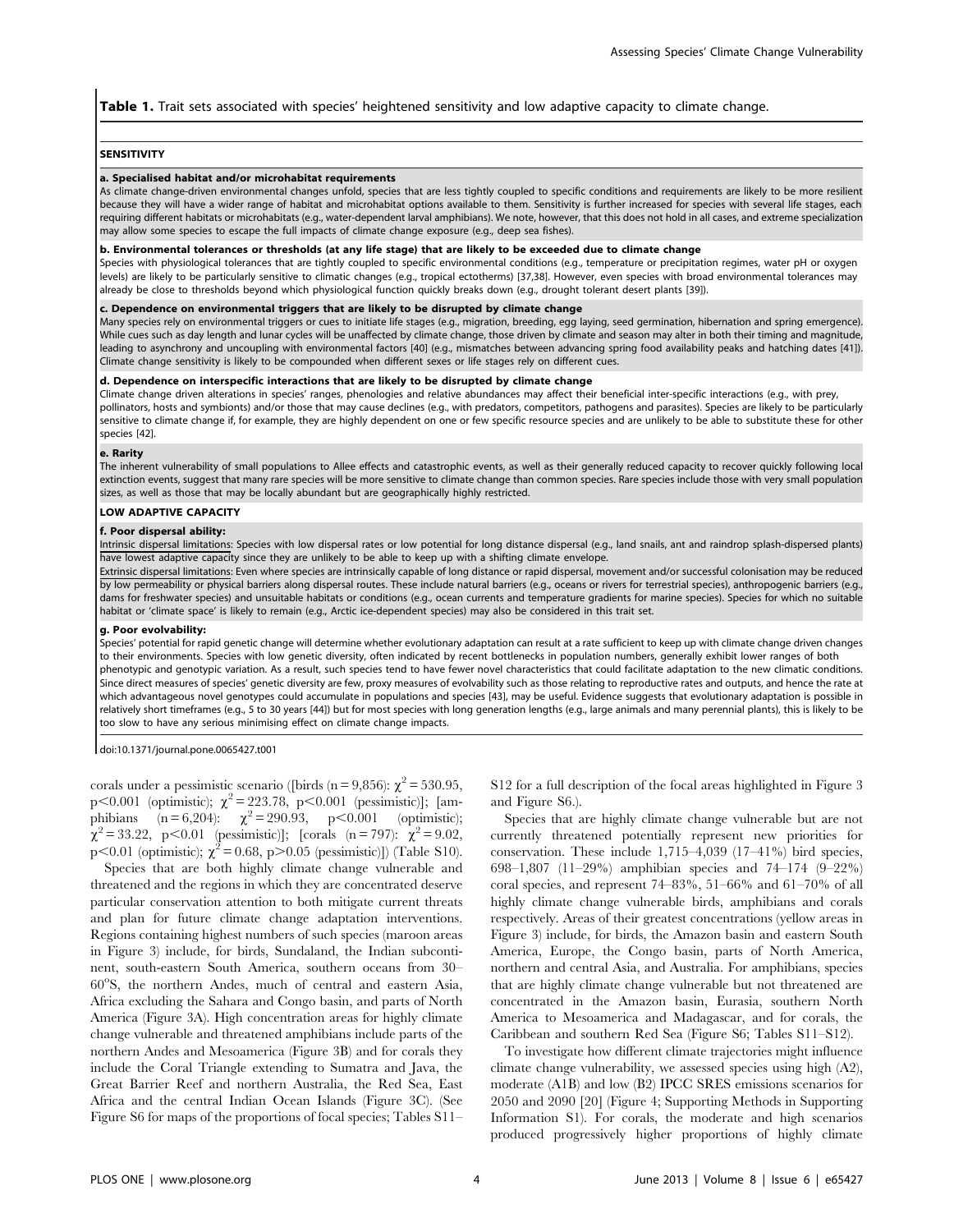Table 2. Summary of relative climate change vulnerability in birds, amphibians and corals.

| <b>Climate Change Vulnerability</b> |                    |                          |                                    | <b>Birds</b>      |    |             | <b>Amphibians</b> |                   |                |             | Corals |                   |               |             |    |
|-------------------------------------|--------------------|--------------------------|------------------------------------|-------------------|----|-------------|-------------------|-------------------|----------------|-------------|--------|-------------------|---------------|-------------|----|
| <b>Vulnerability type</b>           | <b>Sensitivity</b> | <b>Exposure</b>          | Low<br><b>Adaptive</b><br>Capacity | <b>Optimistic</b> |    | Pessimistic |                   | <b>Optimistic</b> |                | Pessimistic |        | <b>Optimistic</b> |               | Pessimistic |    |
|                                     |                    |                          |                                    | No.               | %  | No.         | %                 | No.               | %              | No.         | %      | No.               | %             | No.         | %  |
| Highly vulnerable (1)               |                    |                          |                                    | 2,323             | 24 | 4,890       | 50                | 1,368             | 22             | 2,740       | 44     | 121               | 15            | 253         | 32 |
| Potential adapters (2)              |                    |                          | -                                  | 1,496             | 15 | 1,565       | 16                | 1,068             | 17             | 115         | 2      | 150               | 19            | 109         | 14 |
| Potential persisters (3)            | $\sim$             |                          |                                    | 493               | 5  | 214         | $\overline{2}$    | 523               | 8              | 643         | 10     | $\mathbf{0}$      | $\mathcal{O}$ | $\mathbf 0$ | 0  |
| High latent risk (4)                |                    | $\overline{\phantom{0}}$ |                                    | 1,511             | 15 | 1,976       | 20                | 957               | 15             | 1,663       | 27     | 299               | 38            | 257         | 32 |
| Sensitive only                      |                    | $\qquad \qquad -$        | -                                  | 960               | 10 | 706         | $\overline{7}$    | 1,060             | 17             | 321         | 5      | 226               | 28            | 177         | 22 |
| <b>Exposed only</b>                 |                    |                          | -                                  | 608               | 6  | 105         |                   | 397               | 6              | 64          |        | 0                 | 0             | $\mathbf 0$ | 0  |
| Low adaptive capacity<br>  only     |                    | $\overline{\phantom{0}}$ |                                    | 1,010             | 10 | 269         | 3                 | 385               | 6              | 537         | 9      | $\mathbf{0}$      | $\mathcal{O}$ | $\mathbf 0$ | 0  |
| None                                |                    | $\overline{\phantom{0}}$ | -                                  | 1,455             | 15 | 131         |                   | 446               | $\overline{7}$ | 121         | 2      |                   | 0             |             | 0  |
| <b>Total numbers of species</b>     |                    |                          | 9,856                              |                   |    |             | 6,204             |                   |                |             | 797    |                   |               |             |    |

This includes the total numbers and percentages of species in the climate change vulnerability categories highlighted in Figure 1, as well as those in each climate change vulnerability dimension alone. To represent the uncertainty resulting from missing biological trait data, vulnerability was calculated assuming optimistic and pessimistic extremes for missing values. It is important to note that scores represent relative measures within each taxonomic groups and comparisons between groups are not meaningful.

doi:10.1371/journal.pone.0065427.t002

change vulnerable species than low scenarios in both 2050 and 2090, and mean proportions of highly climate change vulnerable corals (across all scenarios) approximately triple from 2050–2090. For birds and amphibians, high climate change vulnerability was relatively similar across scenarios for 2050, but estimates diverged by 2090, increasing overall by factors of 1.42 and 1.25 respectively. These results and the emerging additional regions of highest climate change vulnerability under high emissions scenarios (Figures S7, S8, S9) suggest that global policies that mitigate greenhouse gas emissions will substantially reduce species' climate change vulnerability.

## Discussion

This analysis highlights the importance of broadening climate change vulnerability assessment methods, and introduces a new approach that is comparable to that used by the IUCN Red List to identify species at elevated risk of extinction. By considering biological traits that contribute significantly to species' sensitivity and low adaptive capacity, alongside climate change projections, we assess climate change vulnerability for all species in three taxonomic groups. Since the results are relative rather than absolute climate change vulnerability measures, they cannot meaningfully be compared with statistics presented in previous global assessments (e.g., Thomas et al. [5] and IPCC [6]), but the considerable refinements our approach introduces provide several important contributions to climate change adaptation strategies.

Our findings identify species and regions for which assessments based on climate change exposure alone may need to be moderated. The species and regions we highlight as having high climate change sensitivity and low adaptive capacity should be considered as more vulnerable than exposure-based assessments alone may suggest. Conversely, there are also species for which climatic changes are projected to be substantial, but our assessments suggest that they may be able to cope with these better than other species, and so while monitoring and other conservation interventions might continue to be necessary, they represent a lower priority for climate change related conservation interventions in the immediate future. Trait-based climate change vulnerability assessments may be particularly valuable for species whose distributions are not reliably predicted by climate alone. Comparisons of the results of this study with those from other approaches are needed. However, given the difficulties associated with empirical validation of all methods of climate change vulnerability assessment, and the urgency for conservation response to climate change, the safest practical way ahead is to diversify the range and number of methods employed.

Case-by-case assessment of species' climate change sensitivity, exposure and adaptive capacity also provides relevant information to tailor conservation interventions. We identify the species and regions of highest climate change vulnerability, as well as 'potential persisters', 'potential adapters' and species of 'high latent risk', and recommend generalised conservation interventions for each vulnerability class. Vulnerability traits prevalent in particular species, species groups or regions may also provide valuable information for informing more detailed management plans. As species' traits will change little over assessment timeframes, while exposure estimates, which depend on human actions and model predictions, will be more frequently updated, climate change vulnerability assessments can be updated based primarily on changes in exposure, making them useful both as indices of change and for continually adapting management strategies.

There are some important caveats to our results that also indicate priority areas for new research (see Supporting Discussion in Supporting Information S1 for full discussion). Empirical validation that the framework and assessments are ecologically robust is of high priority [21]. The current paucity of investigations into the mechanisms of climate change impacts also hampers quantification of the extinction risk attributable to each selected trait. Our approach of highlighting the worst affected species where such evidence is lacking means that the relative climate change vulnerability measures we present cannot be meaningfully compared between birds, amphibians and corals (although comparisons should be robust within each of these groups). For corals, where bleaching frequency tolerance thresholds are established (i.e., a maximum of once per 5 years;  $p \ge 0.2$  year<sup>-</sup>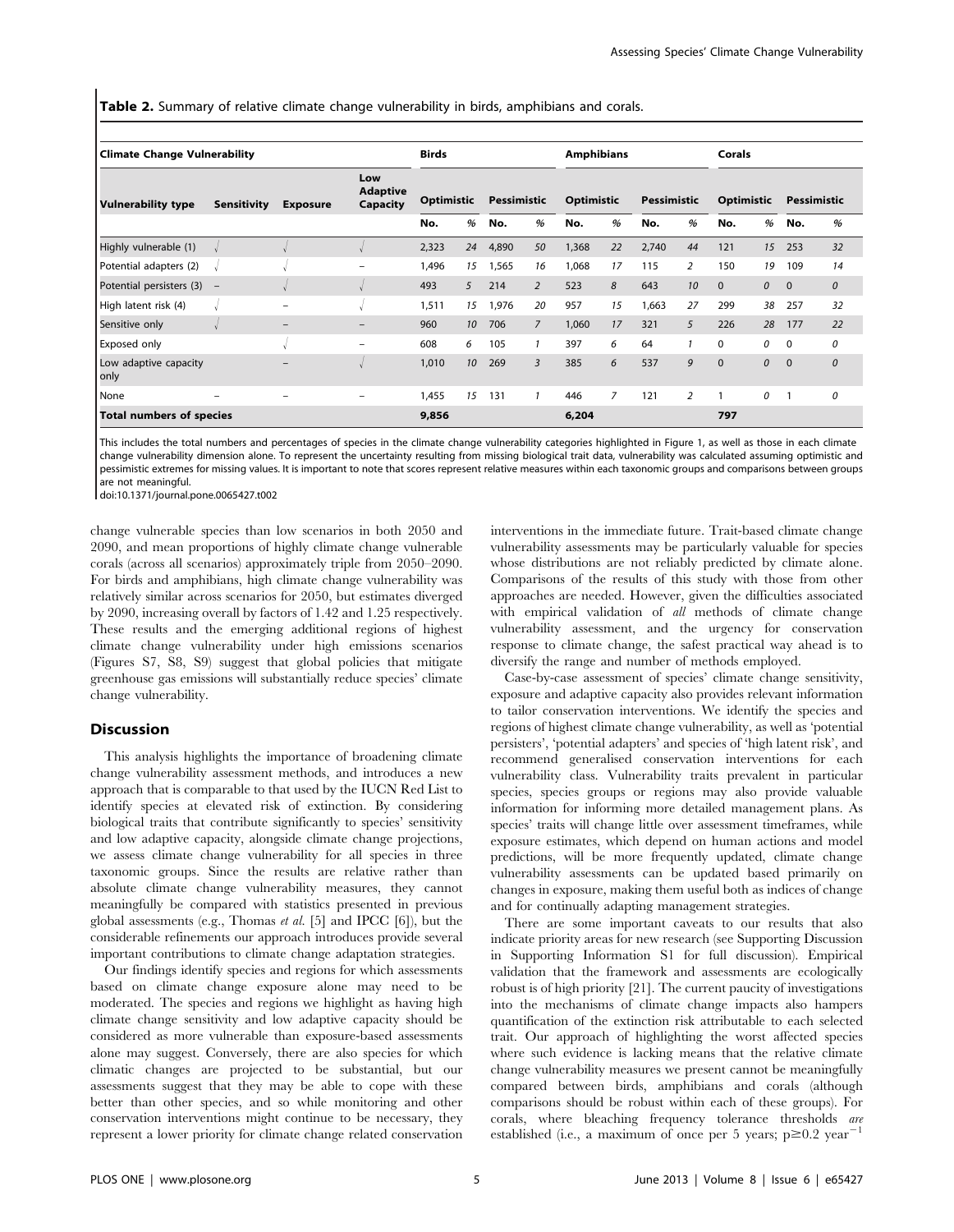

Figure 2. Concentrations of climate change vulnerable species. Areas with greatest concentrations of species with high sensitivity and low adaptive capacity only are shown in blue, and those with high exposure to climatic change only are in yellow. Areas with high concentrations of species that have high sensitivity and low adaptive capacity species, as well as of highly exposed species, are shown in maroon; they correspond with areas of high overall climate change vulnerability. Total numbers of climate change vulnerable birds, amphibians and corals are shown in A, C and E respectively, while B, D and F show the proportions of species occurring in a region that are climate change vulnerable. Grey areas show where species are present, but concentrations of focal species groups are low; colours increase in intensity as total numbers (for A, C and E) and proportions (for B, D and F) of focal species increase. These results were based on the moderate A1B emissions scenario for 2050 and assume an optimistic scenario for missing trait information. doi:10.1371/journal.pone.0065427.g002

[22]), we find that these are far exceeded by our top 25% threshold  $(p \ge 0.85 \text{ year}^{-1})$ , underscoring the importance of interpreting scores as relative measures and supporting other findings that corals are at extremely high risk from climate change [22,23]. Trait values are likely to be correlated among species and to be linked to environmental change in many different ways, resulting in thresholds and abrupt state changes [24]; detailed field studies will be required to disentangle the causes and effects and to make reliable attributions to climate change versus other pressures [25]. We also note that climate change may benefit a proportion of species. Sensitivity analyses carried out by adjusting the thresholds for the climate change vulnerability dimensions (see Supporting Methods in Supporting Information S1; Figures S10, S11, S12; Tables S13, S14, S15, S16, S17, S18, S19, S20, S21) show that the geographic focal areas we identify for each taxonomic group are fairly robust to these caveats and uncertainties.

Finally, since previous global-scale climate change vulnerability assessments [5,6] were based on inferences made from ad hoc or geographically restricted studies of samples of species, our results provide the first global maps of climate change vulnerability for entire taxonomic groups. By comparing regions of highest climate change vulnerability with those of greatest threat from largely nonclimate change related stressors, we identify areas of greatest concern overall, as well as those newly emerging as at risk due to climate change. This information is vital for large-scale conservation planning exercises, and highlights where more detailed assessment is needed. The approach we describe, as well as the priorities identified through this study, will strengthen global strategies to reduce climate change impacts.

## Materials and Methods

## Assessing Sensitivity and Low Adaptive Capacity

Within each of the seven trait sets, outlined as (a) to (g) in the main text, we selected traits appropriate for birds, amphibians and corals, and gathered trait data for each species using published and grey literature, online databases (e.g., [26–28]) and experts' knowledge. For birds (see Table S1), we estimated habitat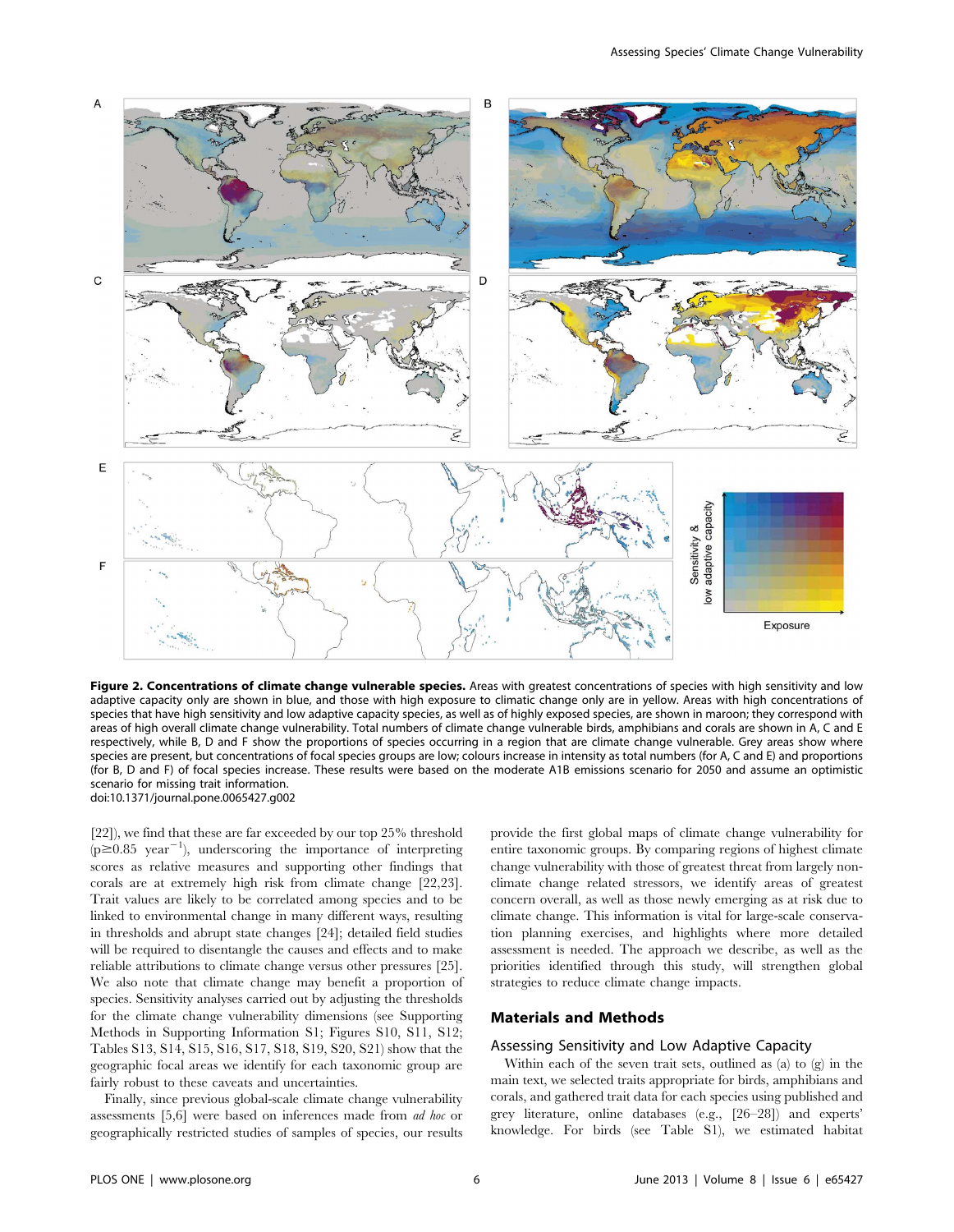

Figure 3. Concentrations of species that are both climate change vulnerable and threatened by non-climate stressors. Areas with high concentrations of species that are climate change vulnerable only are in yellow, threatened species (according to the IUCN Red List) only are in blue, and areas with high concentrations of both are shown in maroon. The log of total numbers of these birds, amphibians and corals are represented by A, B and C respectively (see Figure S6 for maps of the proportions of these species relative to species richness). Grey areas show where species are present but concentrations of species that are either climate change vulnerable or threatened are low; colours increase in intensity as species concentrations increase. These results are based on the moderate A1B emissions scenario for 2050 and assume optimistic assumptions for missing trait information. doi:10.1371/journal.pone.0065427.g003

specialization based on the number of IUCN Red List defined habitats in which each species is known to occur, its dependence on microhabitats, and its ability to tolerate disturbance (for forest species). Environmental tolerance breadths were estimated using spatial and seasonal variability in temperature and precipitation across species' ranges as proxies. This was calculated as average absolute deviations in historical mean temperature and mean precipitation across a species' range and for each month, based on WorldClim's [29] interpolated observational data for 1975 (mean 1950–2000) (see Supporting Methods in Supporting Information S1). We identified species with high dependence on fewer than 5 species (typically invertebrates) as well as those with small total or effective population sizes. We estimated intrinsic dispersal abilities using data on known mean maximum dispersal distances, and identified species with extrinsic barriers to dispersal, specifically those restricted to mountains, islands and/or polar edges of land masses. We recorded low genetic diversity where known, and used measures of generation length and reproductive output to estimate potential relative rates of evolvability.

For amphibians (see Table S2), habitat specialization was assessed based on number of IUCN Red List habitats occupied and dependence on microhabitats. Environmental tolerance ranges were estimated using spatial and seasonal variability in temperature and precipitation across species' ranges as proxies, as for birds. We identified species that are dependent on a rainfall or increased water availability cues for their mass breeding, as well as those known or suspected to be susceptible to non-benign infection from Chytrid fungus. Species that are not known to have become established outside their natural ranges, are not associated with flowing water and have very small ranges were regarded as having relatively low intrinsic dispersal capacities. Exclusively montane and island species, and those at the polar edges of land masses or suitable natural habitats were assessed as having extrinsic dispersal barriers. Species known to have very low annual reproductive output were regarded as of lower evolvability.

For corals (see Table S3), we identified habitat specialists as species occurring exclusively in few habitats, as well as those with narrow depth ranges. Species with larvae that are likely to be particularly exposed to sea surface warming (i.e., obligatory broadcast spawners and/or brooders) were regarded as having lower tolerance to warming, and we used evidence of past mass high temperature mortality as a proxy for measuring adult colonies' tolerances. Exclusively shallow-water species, for which impacts of rising temperatures, irradiance and storms will be unattenuated by depth, were also highlighted. We identified species not known to be associated with thermally tolerant algal Symbiodinium symbionts from clades D, C1 and C15, as well as those not known to be able to change or 'shuffle' clades and/or types over time. Particularly slow-growing and long-lived species were also highlighted. Maximum time for larval settlement was used as a proxy for species' intrinsic dispersal capacities, and species where currents and/or cold water could present extrinsic barriers to larval dispersal were also identified.

## Assessing Exposure

Habitat and elevation suitability modelling to refine species' distribution ranges. Since distribution maps for many of our focal species are only available as generalised range polygons, they often include unoccupied and potentially unsuitable areas which may be unrepresentative of the species' climatic requirements and tolerances. To improve the accuracy of our exposure and environmental tolerance assessments, we refined species' distribution maps (from the IUCN Red List) by excluding areas of known unsuitable habitat and elevation. Habitat suitability modelling was carried out by rasterizing the IUCN Red List maps to 10 minute resolution and cross-referencing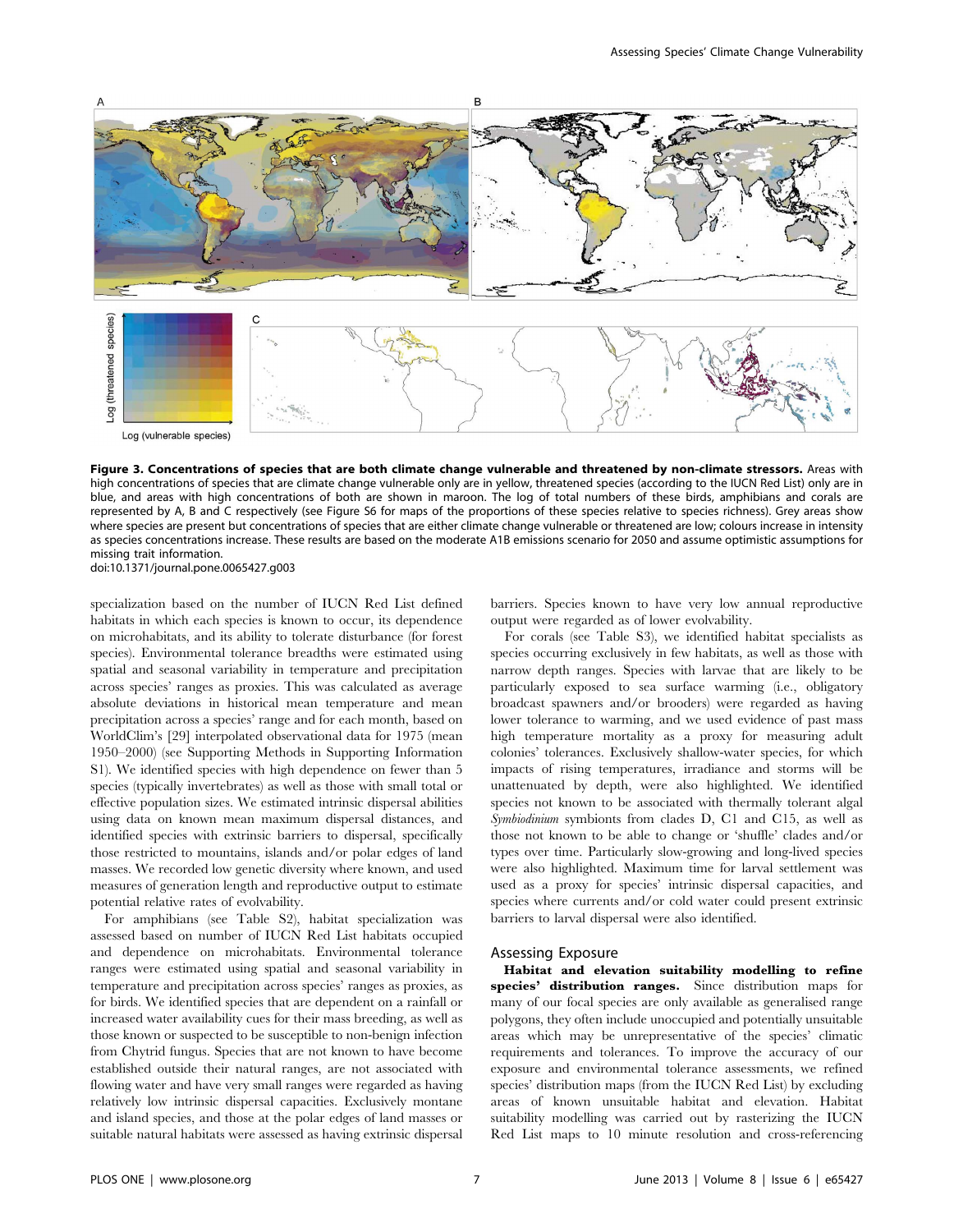

Figure 4. Climate change vulnerability under different emissions scenarios. Red, black, and blue lines represent the percentages of highly climate change vulnerable species under high (A2), mid-range (A1B) and low (B1) emissions scenarios for birds (A), amphibians (B) and corals (C) for 1975–2050 and 1975–2090. Optimistic and pessimistic estimates for missing biological trait data are represented by solid and dashed lines respectively.

doi:10.1371/journal.pone.0065427.g004

habitat affiliations recorded in the IUCN Red List (2009) with the spatially explicit Global Land Cover 2000 habitat types [30]. The  $1\times1$  km Global Land Cover 2000 was rasterized into twenty-three 10 minute grids, each representing one of the 23 Global Land Cover 2000 types. For each grid, cells' values represented the percentage of the underlying  $1\times1$  km vector covered by the land cover type in question. The probability of the presence of suitable habitat in each cell of a species' range was calculated as the sum of the percentage presence of all suitable habitat types; following a conservative approach, we excluded only cells with zero probability of suitable habitat (see Supporting Methods in Supporting Information S1 for full details).

To exclude areas with unsuitable elevations, we used the IUCN Red List and literature to estimate species' individual elevational limits. The  $1\times1$  km GTOPO30 elevation dataset was rasterized to two 10 minute grids, one containing the maximum elevation and one the minimum value in the underlying vector data. Elevation suitability of the cell was calculated as the extent to which each species' elevation range lies between the minimum and maximum elevation for the cell; again, following a conservative approach, we excluded from species' ranges only cells with no overlap between the species' and cell's elevation ranges.

For corals, IUCN Red List distribution polygons (rasterized to 10 minutes) were refined by excluding areas that did not intersect with a coral reef, as defined by ReefBase's global dataset of coral reef locations [31].

Calculating exposure parameters. For birds and amphibians, we considered exposure to five components of climate change, namely changes in mean temperature, temperature variability, mean precipitation, precipitation variability and sea level rise. Climate change projections were based on an ensemble of four General Circulation Models (UKMO HadCM3, MPIM ECHAM5, CSIRO MK3.5 and GFDL CM2.1), downscaled to 10 minutes [32], considering three emissions scenarios (B2, A1B and A2) for 1975 (mean 1961–1990), 2050 (mean 2041–2060) and 2090 (mean 2081–2100). The paper's main results are based on the mid-range A1B emission scenario for projected changes from 1975 to 2050. To determine the potential role of alternative emissions pathways and longer timeframes, we then compared these results with those for A2 (high) and B1 (low) scenarios, and extended assessment timeframes to 2090 (Figure 4; Figures S7, S8, S9; Tables S19, S20, S21).

Mean temperature change was modelled as the absolute change in projected mean annual temperature across each species' current distribution range, and change in temperature variability was calculated as the absolute difference in projected average absolute deviation in mean monthly temperatures between each month and all cells in a species' range. To assess mean precipitation changes we calculated the absolute ratio of change in projected mean annual precipitation and measured change in precipitation variability as the absolute ratio of change in projected average absolute deviation in mean monthly precipitation between each month and all cells in a species' range. Species were assessed as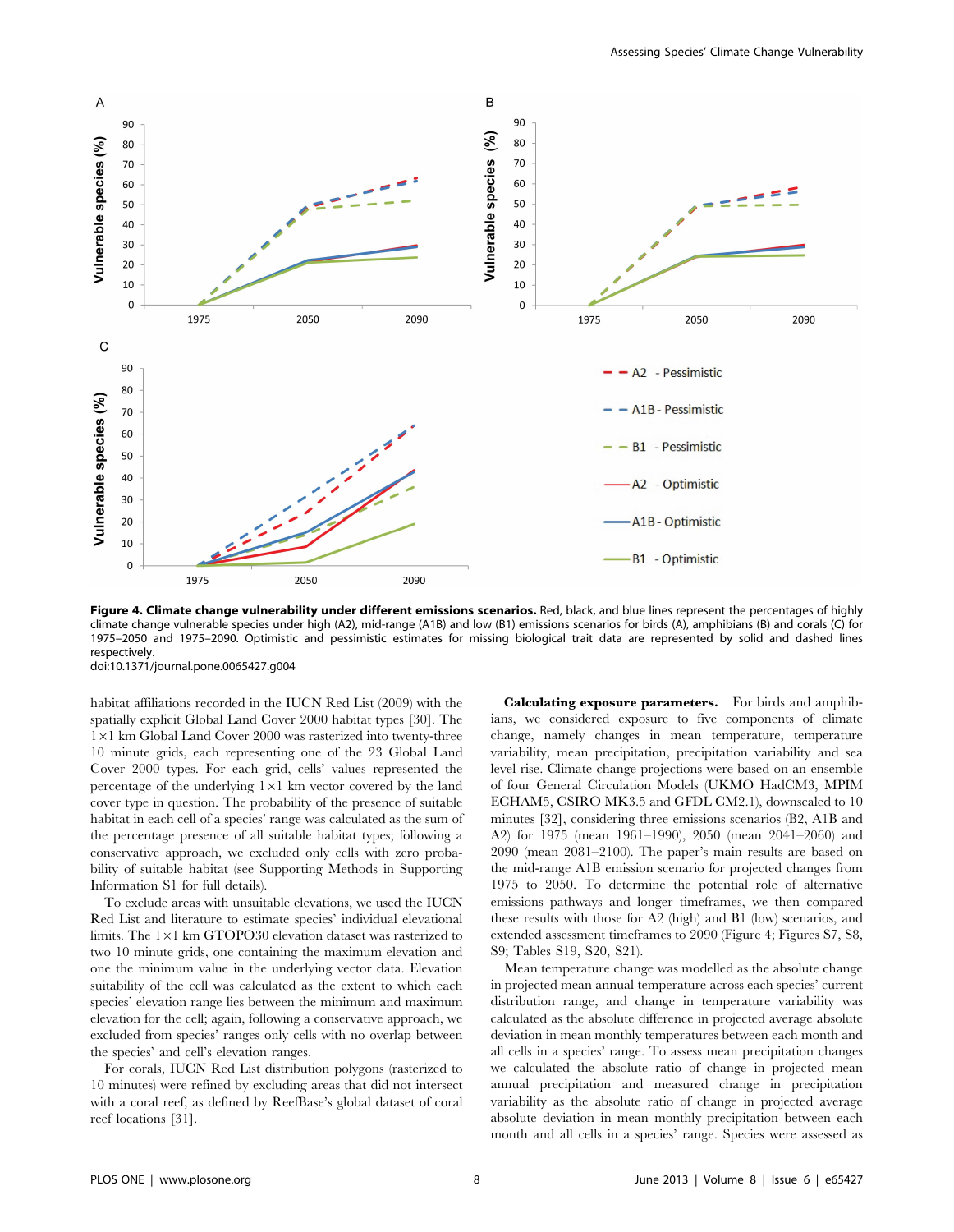highly exposed if they were among the 25% of species with greatest projected changes for any of these four measures. They were considered to be highly exposed to sea level rise impacts if they are known to occur exclusively or primarily in one or more climate change vulnerable coastal habitats (as listed in the Supporting Methods in Supporting Information S1).

Coral exposure estimates were based on two measures. Risk of mortality due to bleaching was estimated by calculating the mean probability of severe bleaching across a species' range (severe bleaching is projected to occur due to thermal stress resulting from degree heating month values exceeding  $2^{\circ}$ C-month) [22,33]. Global spatial projections of maximum annual degree heating months were calculated using output from simulations of the Geophysical Fluid Dynamics Laboratory CM2.0 and CM2.1 climate models [22]. Secondly, we calculated the proportion of coral species' ranges exposed to 'extremely marginal' ocean acidification levels (i.e., aragonite saturation states  $\leq$  3 [34]), using projections by Cao and Caldeira [35] based on the University of Victoria Earth System Climate Model version 2.8 [36]. Species were assessed as highly exposed if they were among the 25% of species with highest probability of bleaching and/or the greatest proportions of their ranges deemed unsuitable due to ocean acidification. As for birds and amphibians, the paper's main coral results are based on changes projected by the mid-range A1B emission scenario from 1975 to 2050, and potential variation due to alternative emissions pathways (i.e., A2 and B1) and longer timeframes (i.e., 1975–2090) is explored in Figure 4, Figures S7, S8, S9 and Tables S19, S20, S21.

## Assigning Climate Change Vulnerability Scores

Species were assigned scores of 'high', 'low/lower' or 'unknown' risk for each trait or exposure measure. While data for some traits were qualitative or thresholds for the 'high' category were clear (e.g., 'occurs only on mountain tops'), in  $\sim66\%$  of traits, there was no a priori basis for setting a particular threshold (e.g., for projected mean precipitation change). In such cases we scored the worst affected 25% of species as 'high'. We explored the sensitivity of our results to shifting this threshold to include the worst affected 35% and 15% of species, as well as to stricter and more lenient expertdefined thresholds (Figures S10, S11, S12; Tables S16, S17, S18, S19, S20, S21), as well as to the choice of the individual traits included (Tables S13, S14, S15, S16).

A species that scored 'high' under any trait or exposure measure triggered a score of 'high' for the vulnerability dimension to which it belonged (e.g., a species with a 'high' score under habitat specialisation was then considered to have a 'high' sensitivity score). To qualify as highly climate change vulnerable overall, species required 'high' scores for all three of sensitivity, low adaptive capacity and exposure (see Figure S13). We repeat the important caveat that, due to the scarcity of direct evidence to support trait scoring thresholds, climate change vulnerability scores must be interpreted as relative measures, and comparison of percentages of climate change vulnerable species between taxonomic groups is not meaningful (See Supporting Discussion in Supporting Information S1).

We document the regions and families containing highest numbers of climate change vulnerable species, and compare results with assessments of non-climatic threat from the IUCN Red List. To reflect uncertainty due to unknown values for some species-trait combinations, we repeated our analyses treating unknowns as either 'high' (pessimistic scenario) or 'low/lower' (optimistic scenario) and present results as ranges of plausible values between these extremes.

Full Methods and associated references are available in Supporting Information S1.

## Supporting Information

Figure S1 The relationship between climate change vulnerability dimensions for families containing ten or more species (based on an optimistic scenario for unknown trait values). Graphs show the percentages of each family's species that are highly sensitive vs. of low adaptive capacity (A–C), sensitive vs. exposed (D–F), and of low adaptive capacity vs. exposed (H–J) for birds, amphibians and corals respectively.

Figure S2 Geographic concentrations of bird species that are highly sensitive  $(A-B)$ , exposed  $(C-D)$ , have low adaptive capacity (E–F) and are highly climate change vulnerable overall (G–H), based on an optimistic scenario for unknown trait values. Parts A, C, E and G represent total numbers of species, while B, D, F and H show the proportions of total species in the groups i.e., relative to total species richness.



Figure S3 Geographic concentrations of amphibian species that are highly sensitive (A–B), exposed (C–D), have low adaptive capacity (E–F) and are highly climate change vulnerable overall (G–H), based on an optimistic scenario for unknown trait values. Parts A, C, E and G represent total numbers of species, while B, D, F and H show the proportions of total species in the groups i.e., relative to total species richness.

(TIF)

Figure S4 Geographic concentrations of coral species that are highly sensitive  $(A-B)$ , exposed  $(C-D)$ , have low adaptive capacity (E–F) and are highly climate change vulnerable overall (G–H), based on an optimistic scenario for unknown trait values. Parts A, C, E and G represent total numbers of species, while B, D, F and H show the proportions of total species in the groups i.e., relative to total species richness.

Figure S5 Geographic concentrations of species that are highly vulnerable under a pessimistic scenario (i.e., when unknown trait scores are assumed to be high climate change vulnerability scores) but not under an optimistic scenario (i.e., when unknown trait scores are assumed to be low climate change vulnerability scores), for birds, amphibians and corals (A, C, and E respectively). B, D, and F show the numbers of the above species relative to the number of species already known to be climate change vulnerable there (e.g., a score of six shows that there could be up to six times more highly climate change vulnerable species if unknown trait values represent high vs. low values). (TIF)

Figure S6 Bivariate plots showing areas with highest logged proportions (relative to species richness) of species that are climate change vulnerable only in yellow, threatened only in blue, and both highly climate change vulnerable and threatened in maroon. Logged total numbers of birds, amphibians and corals are represented by A, B and C respectively (see Fig. 3 for maps of the total numbers of species). Grey areas show where species are present, but few are

<sup>(</sup>TIF)

<sup>(</sup>TIF)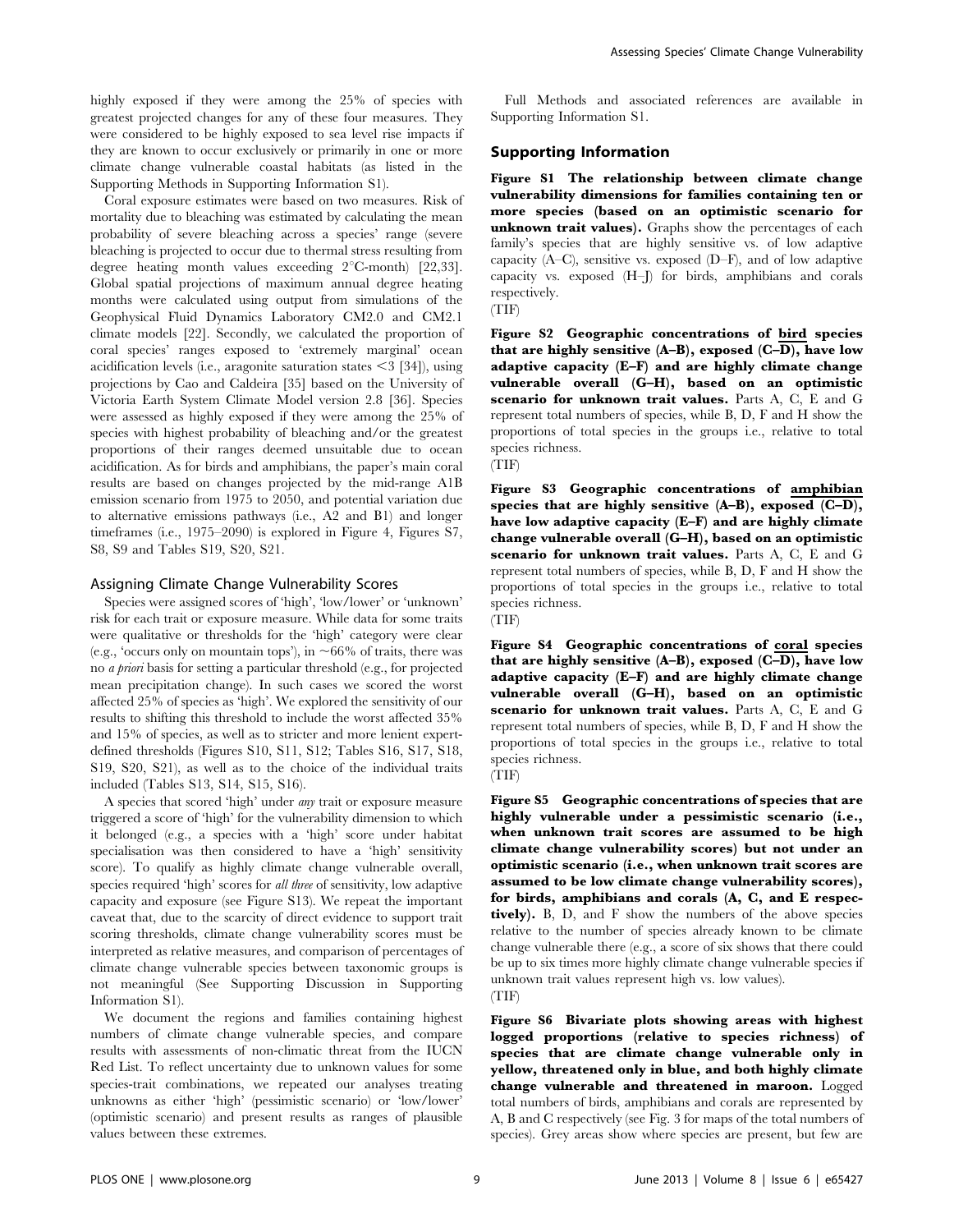climate change vulnerable or threatened; colours increase in intensity as species concentrations increase. Plots assume optimistic assumptions for missing trait information. (TIF)

Figure S7 Foci of highly climate change vulnerable birds under three IPCC SRES climate change scenarios for 2050 and 2090. Low range scenario B1, moderate A1B (used as the baseline for all other assessments in this study) and high range A2 are represented by A, C and E respectively for 2050, while B, D and F show the same scenarios for 2090. (TIF)

Figure S8 Foci of highly climate change vulnerable amphibians under three IPCC SRES climate change scenarios for 2050 and 2090. Low range scenario B1, moderate A1B (used as the baseline for all other assessments in this study) and high range A2 are represented by A, C and E respectively for 2050, while B, D and F show the same scenarios for 2090.

(TIF)

Figure S9 Foci of highly climate change vulnerable corals under three IPCC SRES climate change scenarios for 2050 and 2090. Low range scenario B1, moderate A1B (used as the baseline for all other assessments in this study) and high range A2 are represented by A, C and E respectively for 2050, while B, D and F show the same scenarios for 2090. (TIF)

Figure S10 Foci of highly climate change vulnerable birds calculated using five trait threshold scenarios, namely: strict percentage thresholds (A), strict expert thresholds (B), a moderate scenario for percentage and expert thresholds (i.e., as used for the results presented in Table 2 and Figure 2) (C), lenient percentage thresholds (D), and lenient expert thresholds (E). Results are calculated based on an optimistic scenario for unknowns under emission scenario A1B for 2050. (TIF)

Figure S11 Foci of highly climate change vulnerable amphibians calculated using five trait threshold scenarios, namely: strict percentage thresholds (A), strict expert thresholds (B), a moderate scenario for percentage and expert thresholds (i.e., as used for the results presented in Table 2 and Figure 2) (C), lenient percentage thresholds (D), and lenient expert thresholds (E). Results are calculated based on an optimistic scenario for unknowns under emission scenario A1B for 2050. (TIF)

Figure S12 Foci of highly climate change vulnerable corals calculated using five trait threshold scenarios, namely: strict percentage thresholds (A), strict expert thresholds (B), a moderate scenario for percentage and expert thresholds (i.e., as used for the results presented in Table 2 and Figure 2) (C), lenient percentage thresholds (D), and lenient expert thresholds (E). Results are calculated based on an optimistic scenario for unknowns under emission scenario A1B for 2050. (TIF)

Figure S13 Schematic diagram showing the three dimensions of climate change vulnerability (sensitivity, exposure and low adaptive capacity) and the biological and environmental trait sets contributing to them. The three boxes explain the logic system used to classify species as high in each climate change vulnerability dimension. Species are considered highly climate change vulnerable overall if they score

high under all three of sensitivity, exposure and low adaptive capacity.

(TIF)

Table S1 Traits rendering bird species as of 'high' and 'low/lower' climate change vulnerability, and the number of species qualifying under these categories and as unknown according to each trait. (DOCX)

Table S2 Traits rendering amphibian species as of 'high' and 'low/lower' climate change vulnerability, and the number of species qualifying under these categories and as unknown according to each trait.

(DOCX)

Table S3 Traits rendering coral species as of 'high' and 'low/lower' climate change vulnerability, and the number of species qualifying under these categories and as unknown according to each trait. (DOCX)

Table S4 The number and percentage of bird, amphibian and coral families with significantly more and less highly climate change vulnerable species than expected from the observed overall frequency in each group (based on an optimistic scenario for missing data). (DOCX)

Table S5 Summary of the 5 most and least climate change vulnerable bird families. Percentages represent the proportions of species qualifying as high under each climate change vulnerability dimension (i.e., sensitivity, exposure, low adaptive capacity and overall climate change vulnerability). Climate change vulnerability traits are listed where they characterise more than 25% of species in the family. (DOCX)

Table S6 Summary of the 5 most and least climate change vulnerable amphibian families. Percentages represent the proportions of species qualifying as high under each climate change vulnerability dimension (i.e., sensitivity, exposure, low adaptive capacity and overall climate change vulnerability). Climate change vulnerability traits are listed where they characterise more than 25% of species in the family. (DOCX)

Table S7 Summary of the four families that have mean climate change vulnerability scores that are significantly greater than the mean for all corals, as well as the three with significantly lower mean susceptibilities. Percentages represent the proportions of species qualifying as high under each climate change vulnerability dimension (i.e., sensitivity, exposure, low adaptive capacity and overall climate change vulnerability). Climate change vulnerability traits are listed where they characterise more than 25% of species in the family. (DOCX)

Table S8 Summary of geographic focal areas (identified in Figure 2 (A, C, and E)) that contain high total numbers of species that are (i) highly sensitive and of low adaptive capacity, (ii) highly exposed, and both (i) and (ii).

(DOCX)

Table S9 Summary of geographic focal areas (identified in Figure 2 (B, D and F)) that contain high proportions of species, relative to species richness, that are (i) highly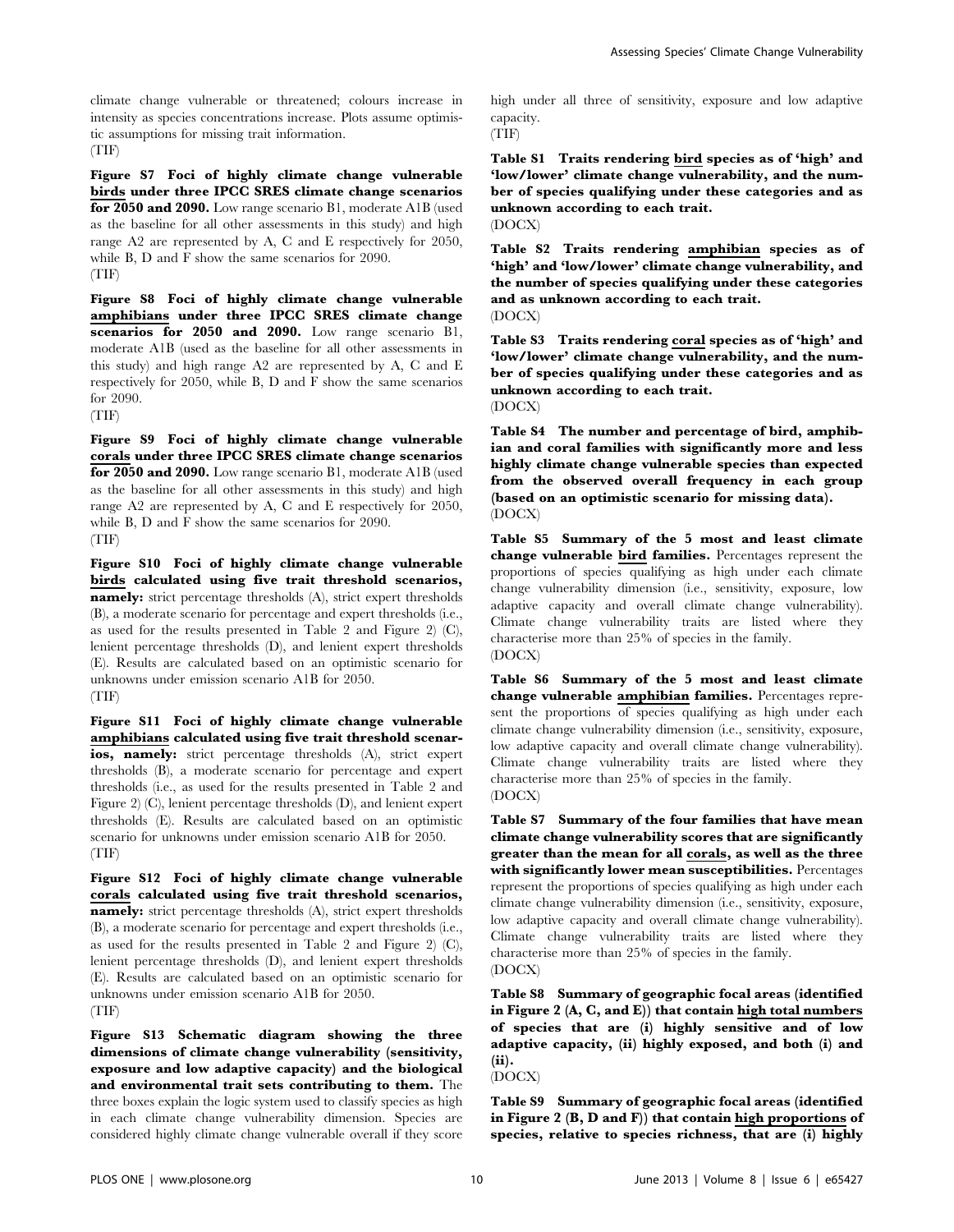sensitive and of low adaptive capacity, (ii) highly exposed and both (i) and (ii). (DOCX)

Table S10 The numbers and percentages of birds, amphibians and coral species with various combinations of threat status (according to the IUCN Red List) and high climate change vulnerability. Optimistic scores are based on climate change vulnerability scores calculated on the assumption that unknown trait values reflect 'not high' scores; pessimistic scores are based on the assumption that unknown trait values reflect high scores. Independence between numbers of species that are threatened and highly climate change vulnerable was tested using Pearson's Chi-square test (d.f.  $= 1$ ); total species numbers (n), Chisquared coefficients and P values are shown for each taxonomic group.

(DOCX)

Table S11 Summary of the geographic focal areas identified in Figure 3 that contain high total numbers of species that are threatened (according to the IUCN  $Red$  List<sup>TM</sup>), climate change vulnerable and high numbers of both.

(DOCX)

Table S12 Summary of the geographic focal areas identified in Figure S6 that contain high relative numbers of species that are threatened (according to the IUCN Red List), climate change vulnerable and high numbers of both.

(DOCX)

Table S13 Summary of the numbers of species and size of geographic area uniquely identified by each of the biological trait used to assess overall climate change vulnerability of birds. Traits highlighted in yellow identify the five most influential traits for uniquely identifying numbers of species and those in red text identify these traits for geographic areas. Trait and trait group descriptions are shortened versions; full titles are shown in Table S1.

## (DOCX)

Table S14 Summary of the numbers of species and size of geographic area uniquely identified by each of the biological traits used to assess overall climate change vulnerability of amphibians. Traits highlighted in yellow identify the five most influential traits for uniquely identifying numbers of species and those in red text identify these traits for geographic areas. Trait and trait group descriptions are shortened versions; full titles are shown in Table S2.

## (DOCX)

Table S15 Summary of the numbers of species and size of geographic area uniquely identified by each of the biological traits used to assess overall climate change vulnerability of corals. Traits highlighted in yellow identify the five most influential traits for uniquely identifying numbers of species and those in red text identify these traits for geographic areas. Trait and trait group descriptions are shortened versions; full titles are shown in Table S3.

(DOCX)

Table S16 Traits rendering bird species as of 'high' climate change vulnerability, and the number of species qualifying under these categories and as unknown, according to three trait threshold scenarios, namely more lenient thresholds, the original or moderate thresholds (i.e., as used for the results presented in Table 2 and Figure 2) and stricter thresholds. Thresholds for traits indicated with a (P) and highlighted in blue were selected based on arbitrary percentage thresholds (35%, 25% and 15%) while those indicated by an  $(E)$  and highlighted in green were selected based on experts' judgements. All results shown are based on an optimistic scenario for 2050 under the A1B emission scenario.

(DOCX)

Table S17 Traits rendering amphibian species as of 'high' climate change vulnerability, and the number of species qualifying under these categories and as unknown, according to three trait threshold scenarios, namely more lenient thresholds, the original or moderate thresholds (i.e., as used for the results presented in Table 2 and Figure 2) and stricter thresholds. Thresholds for traits indicated with a (P) and highlighted in blue were selected based on arbitrary percentage thresholds (35%, 25% and 15%) while those indicated by an  $(E)$  and highlighted in green were selected based on experts' judgements. All results shown are based on an optimistic scenario for 2050 under the A1B emission scenario.

(DOCX)

Table S18 Traits rendering coral species as of 'high' climate change vulnerability, and the number of species qualifying under these categories and as unknown, according to three trait threshold scenarios, namely more lenient thresholds, the original or moderate thresholds (i.e., as used for the results presented in Table 2 and Figure 2) and stricter thresholds. Thresholds for traits indicated with a (P) and highlighted in blue were selected based on arbitrary percentage thresholds (35%, 25% and 15%) while those indicated by an  $(E)$  and highlighted in green were selected based on experts' judgements. All results shown are based on an optimistic scenario for 2050 under the A1B emission scenario.

## (DOCX)

Table S19 Summary of the potential impacts of sources of uncertainty on numbers of climate change vulnerable bird species. These include scenarios of impacts of missing data (unknowns), the choice of percentage thresholds, the selection of thresholds by experts, the greenhouse gas emission scenario applied and the time frames considered. Percentages represent the numbers of climate change vulnerable species relative to the total number of species. Emissions scenarios and time frame results presented are for terrestrial regions only. Except where specified, assessments are based on optimistic unknowns scenario under emissions scenario A1B for 2050. (DOCX)

Table S20 Summary of the potential impacts of sources of uncertainty on numbers of climate change vulnerable amphibian species. These include scenarios of impacts of missing data (unknowns), the choice of percentage thresholds, the selection of thresholds by experts, the greenhouse gas emission scenario applied and the time frames considered. Percentages represent the numbers of climate change vulnerable species relative to the total number of species. Emissions scenarios and time frame results presented are for terrestrial regions only. Except where specified, assessments are based on optimistic unknowns scenario under emissions scenario A1B for 2050. (DOCX)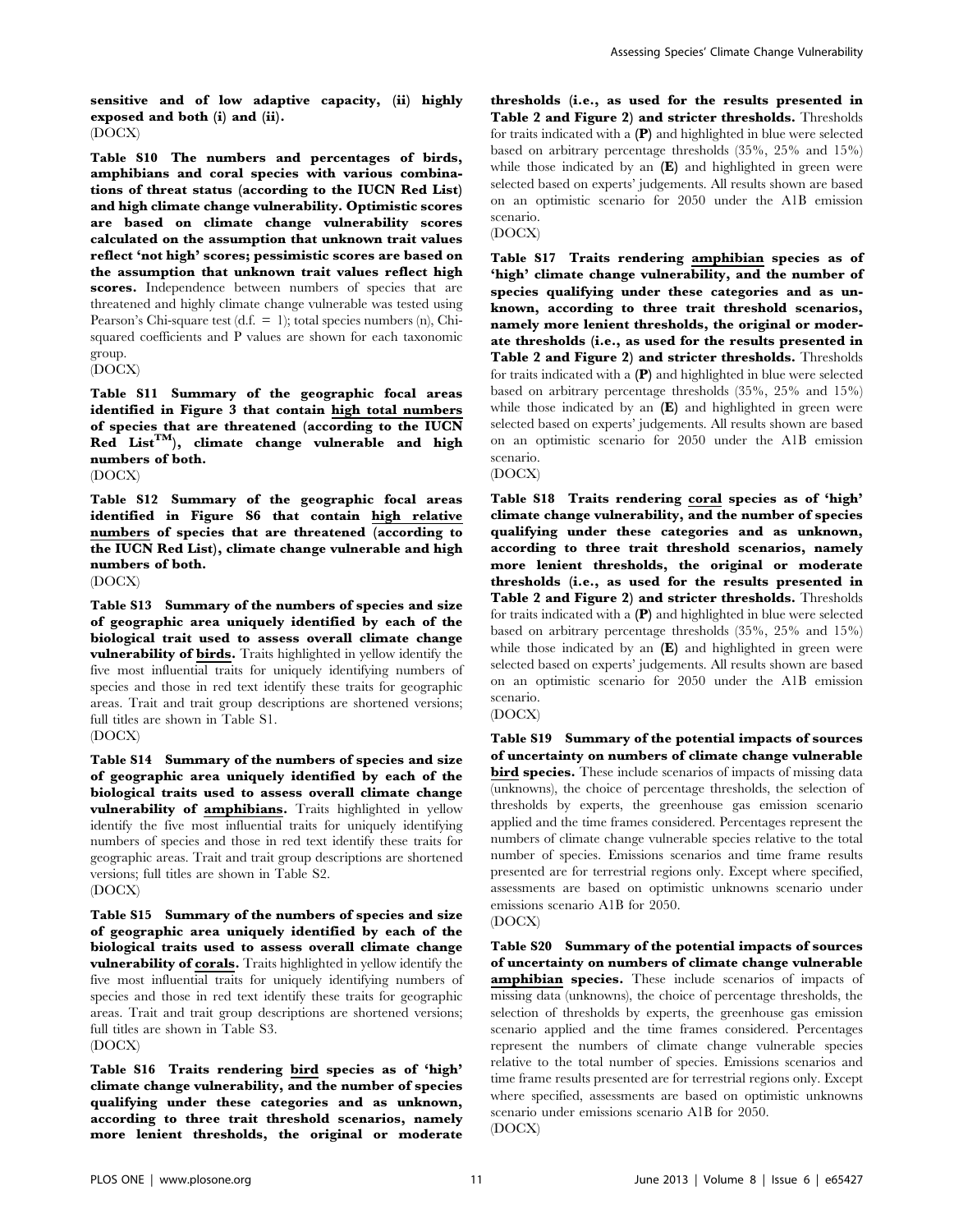Table S21 Summary of the potential impacts of sources of uncertainty on numbers of climate change vulnerable coral species. These include scenarios of impacts of missing data (unknowns), the choice of percentage thresholds, the selection of thresholds by experts, the greenhouse gas emission scenario applied and the time frames considered. Percentages represent the numbers of climate change vulnerable species relative to the total number of species. Except where specified, assessments are based on optimistic unknowns scenario under emissions scenario A1B for 2050.

(DOCX)

Supporting Information S1 (PDF) Supporting Methods, Supporting Discussion, Figures S1-13, Tables S1-21 and Supporting Information References.

Appendix A Climate change vulnerability scores for (PDF) bird species.

Appendix B Climate change vulnerability scores for (PDF) amphibian species.

Appendix C Climate change vulnerability scores for coral species. Climate change vulnerability scores for coral species.

(PDF)

# Acknowledgments

## Trait Selection Workshops

The following people contributed to trait data selection via workshops held at Silwood Park, Ascot, UK in 2007 and at the IUCN World Conservation Congress in Barcelona in 2008: Rob Alkemade, Andrew Baker, Jon Bielby, Neil Brummitt, Simon Butler, Mar Cabeza, Kent Carpenter, Ben Collen, Keith Crandall, Nick Dulvy, Robert Ewers, Richard Grenyer, Gabriel Grimsditch, Craig Hilton-Taylor, Sarah Holbrook, Joaquin Hortal, Kate Jones, David Keith, Suzanne Livingstone, Zoe Macavoy, Rob Marchant, Tom Meagher, JB Mihoub, David Obura, Shyama Pagad, Paul Pearce-Kelly, Beth Pollidoro, John Reynolds, Ana Rodrigues, Alex Rogers, Andy Sheppard, Charles Sheppard and Stephen Williams.

#### Trait Data Collection

Corals: We thank A. Baker, A. Romanski and T. LaJeunesse for provision of detailed coral species and zooxanthellae clade data; P. Harrison and C.C. Wallace for provision of coral reproduction publications; R.

## References

- 1. Barnosky AD, Matzke N, Tomiya S, Wogan GOU, Swartz B, et al. (2011) Has the Earth's sixth mass extinction already arrived? Nature 471: 51–57. Available: http://www.nature.com/doifinder/10.1038/nature09678. Accessed 3 March 2011.
- 2. The IUCN Red List of Threatened Species (2004). Available: www.iucnredlist. org.Accessed 21 May 2013.
- 3. Hoffmann M, Brooks TM, Butchart SHM, Carpenter KE, Chanson J, et al. (2010) The impact of conservation on the status of the world's vertebrates. Science 330: 1503–1509. doi:10.1126/science.1194442.
- 4. Sala OE (2000) Global Biodiversity Scenarios for the Year 2100. Science 287: 1770–1774. Available: http://www.sciencemag.org/cgi/doi/10.1126/science. 287.5459.1770.
- 5. Thomas CD, Cameron A, Green RE, Bakkenes M, Beaumont LJ, et al. (2004) Extinction risk from climate change. Nature 427: 145–148. Available: http:// www.ncbi.nlm.nih.gov/pubmed/14712274.
- 6. Fischlin A, Midgley GF, Price J, Leemans R, Gopal B, et al. (2007) Ecosystems, their properties, goods and services. In: Parry ML, Canziani ML, Palutikof JP, van der Linden PJ, Hanson CE, editors. Climate Change 2007: Impacts, Adaptation and Vulnerability. Contribution of Working Group II to the Fourth Assessment Report of the Intergovernmental Panel on Climate Change. Cambridge, UK: Cambridge University Press. 211–272.
- 7. Pereira HM, Leadley PW, Proenca V, Alkemade R, Scharlemann JPW, et al. (2010) Scenarios for global biodiversity in the 21st century. Science 330: 1496– 1501. Available: http://www.sciencemag.org/cgi/doi/10.1126/science. 1196624. Accessed 27 October 2010.

Berkelmans for provision of coral temperature tolerance and bleaching publications and discussions; D. Obura and other colleagues for discussions concerning trait selection; T. Murdoch and R. Aronson for information on Atlantic species; and K. Carpenter and colleagues from the Global Marine Species Assessment for the provision of trait data. We also thank J.E.N. Veron and C.C. Wallace for their guidance on taxonomic considerations.

Birds: For assistance with data collection we thank Joe Wood, Tris Allinson, Lotty Packman, Pete Newton, Louisa Richmond-Coggan, Sally Fisher, Simon Mitchell, Phil Martin, Joe Taylor, Andy Symes, Gill Bunting, Richard Johnson, Jemma Able, Dan Omolo, Simon Mahood, and Jez Bird. We also thank the many thousands of other individuals and organisations who have provided information, data, support and/or other contributions to BirdLife's Red List assessments for the world's birds upon which the current analyses draw heavily.

Amphibians: We thank all experts involved in the global assessment of amphibians, published by IUCN in 2004. For general discussions on trait selection and data we thank members of the IUCN Species Survival Commission's Amphibian Specialist Group; in particular we thank Diego Cisneros-Heredia and Marco Rada for discussions on glass frogs.

# Exposure Modelling

Deborah Hemming from the UK Met Office provided UKMO HadCM3 outputs and the UNEP-World Conservation Monitoring Centre provided ReefBase datasets. Inputs on various aspects of exposure modelling were provided by Paul Roberts, David Orme, Jonathan Burchard, Deepak Katariya, James Jardine, Karen Tabor, Simon Tokumine and Maria Dickinson.

## Red List Assessments

The IUCN Red List of Threatened Species consists of data and assessments generated by thousands of scientists, without whose often voluntary contributions, neither the Red List nor this study would exist. We thank these scientists, Red List partners, especially BirdLife International, the Species Survival Commission and the IUCN Global Species Programme for their enormous contributions.

#### Drafting the Manuscript

We thank our reviewers for suggestions that have greatly improved this paper. Bob Scholes and Jamie Carr also provided valuable comments. We thank Holly Dublin for project guidance, Ben Collen for help with workshop coordination and Amy Burden, Maureen Martindale and Craig Hilton-Taylor for project support.

## Author Contributions

Conceived and designed the experiments: WBF GMM SHMB JCV SNS HRA. Analyzed the data: WBF GMM SHMB. Wrote the paper: WBF GMM SHMB JCV. Gathered species trait data: AA AG ET LMD SHMB STG CHS. Conducted climate change exposure modeling: WBF LC SDD VK RB RAH AFH SEO.

- 8. Hannah L, Midgley G, Andelman S, Araújo M, Hughes G, et al. (2007) Protected area needs in a changing climate. Frontiers in Ecology and the Environment 5: 131–138. Available: http://www.esajournals.org/doi/abs/10. 1890/1540-9295(2007)5[131:PANIAC]2.0.CO;2.
- 9. Pearson RG, Dawson TP (2003) Predicting the impacts of climate change on the distribution of species: are bioclimate envelope models useful? Global Ecology and Biogeography 12: 361–371. Available: http://doi.wiley.com/10.1046/j. 1466-822X.2003.00042.x.
- 10. Guisan A, Thuiller W (2005) Predicting species distribution: offering more than simple habitat models. Ecology Letters 8: 993–1009. Available: http://www. blackwell-synergy.com/doi/abs/10.1111/j.1461-0248.2005.00792.x.
- 11. Beale CM, Lennon JJ, Gimona A (2008) Opening the climate envelope reveals no macroscale associations with climate in European birds. Proceedings of the National Academy of Sciences of the United States of America 105: 14908– 14912. Available: http://www.pubmedcentral.nih.gov/articlerender. fcgi?artid = 2567466&tool = pmcentrez&rendertype = abstract.
- 12. Geyer J, Kiefer I, Kreft S, Chavez V, Salafsky N, et al. (2011) Classification of climate-change-induced stresses on biological diversity. Conservation Biology 25: 708–715. Available: http://www.ncbi.nlm.nih.gov/pubmed/21488958. Accessed 8 November 2012.
- 13. Jiguet F, Gadot A-S, Julliard R, Newson SE, Couvet D (2007) Climate envelope, life history traits and the resilience of birds facing global change. Global Change Biology 13: 1672–1684. Available: http://www.blackwell-synergy.com/doi/ abs/10.1111/j.1365-2486.2007.01386.x.